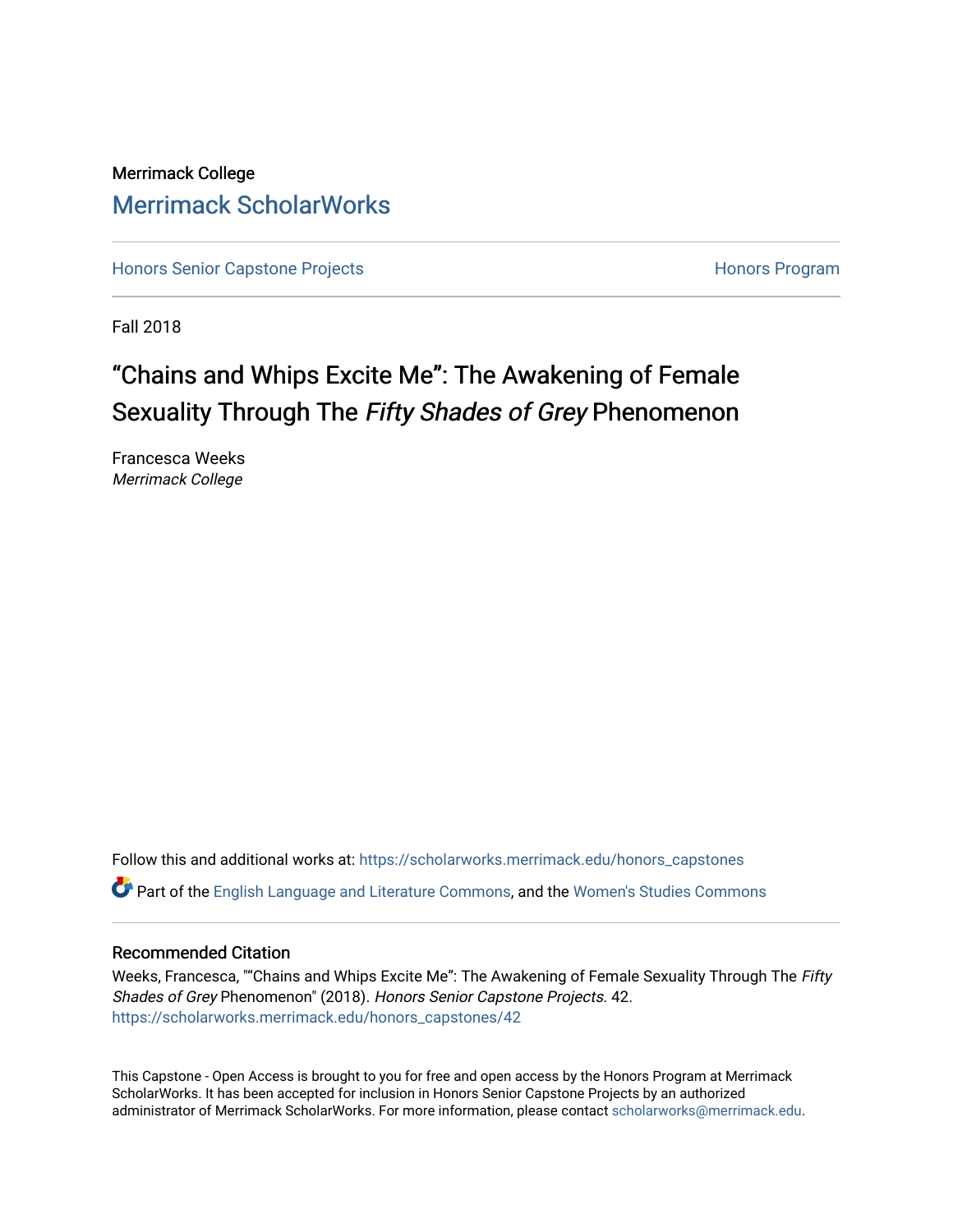Francesca Weeks Senior Seminar Thesis Paper 10/24/18

## "Chains and Whips Excite Me": The Awakening of Female Sexuality Through The *Fifty Shades of Grey* Phenomenon

Sitting in the back corner of the room, I silently listened to the students of the Senior Seminar English course debate the legitimacy of calling the New York Best Seller novel, *Fifty Shades of Grey*, literature. While the conversation initially revolved around E.L. James's technically poor writing of the novel, there were undertones of harsh judgment as people threw out critical comments regarding the erotic content of the book. In an attempt to play devil's advocate, I spoke up in defense of the book, while having never even read it. Almost immediately, the tone of the conversation and the atmosphere of the room left me feeling much more comfortable in silence. But why? Why, as a woman, did I feel so vilified supporting the novel that's been made famous by its resonance with a female audience? I left that class, purchased *Fifty Shades of Grey*, and shamelessly read it while seated in public places, welcoming the scrutiny. I got looks from people. I noticed them but could not have cared less. I not only found the book to be empowering, but feel that its astounding success is an important step in working to end our society's historic repression of female sexuality.

### **History of Female Sexuality**

The Oxford English Dictionary defines sexuality as "Sexual nature, instinct, or feelings; the possession or expression of these". Historically, the acceptance of and the conversation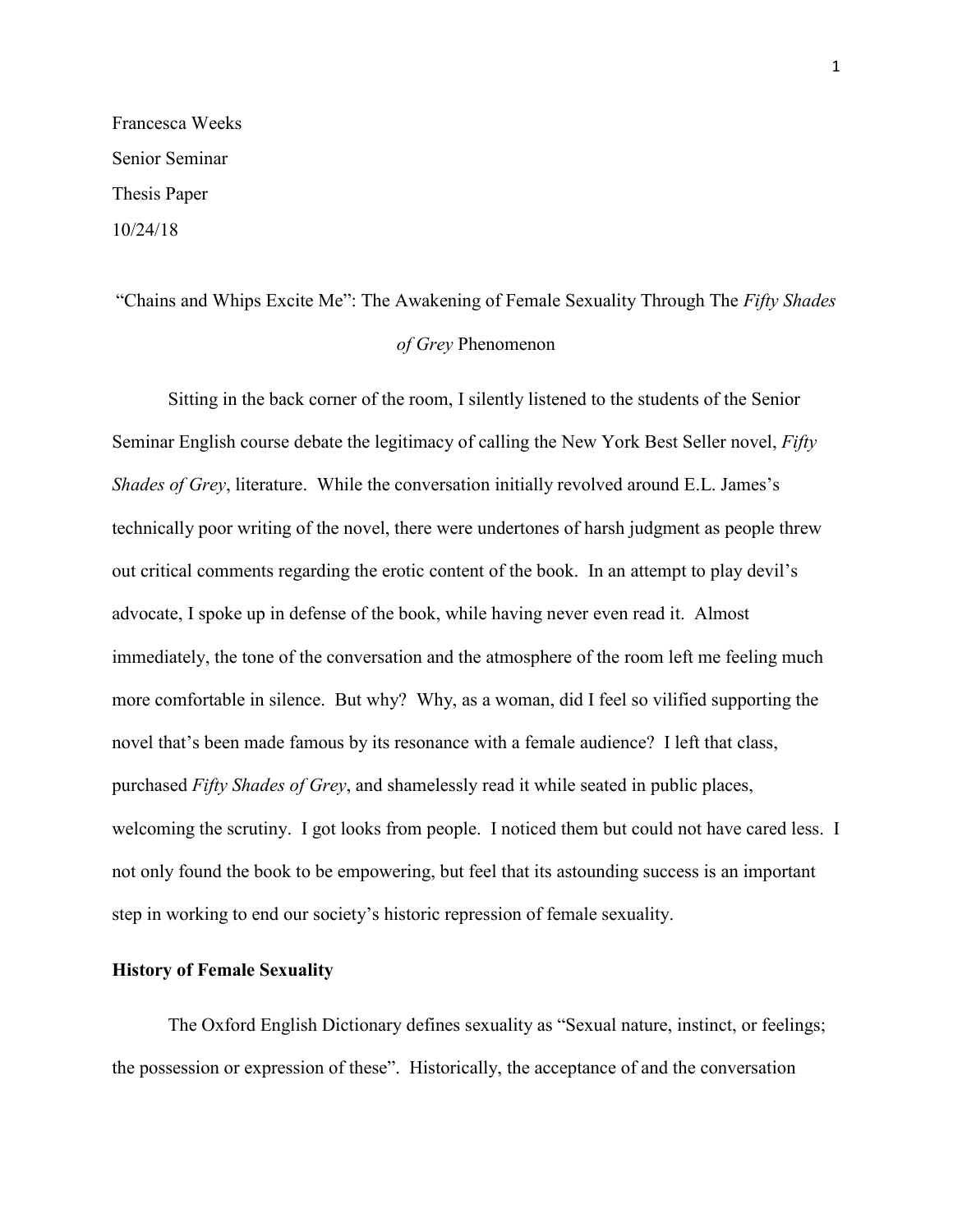revolving around, female sexuality has been much less than that of male sexuality. Although it seemed the sole purpose of women in society for quite some time was to birth children, the act of "creating" those children, having sex, was taboo. It could be spoken of by men, even enjoyed by men, but women were simply expected to be the receptacles of this act.

Through most of the Nineteenth Century, so little was known about female sexuality that doctors often diagnosed those expressing any form of sexual desire as being "hysterical". The removal of the female clitoris, a clitoridectomy, even became a common treatment of hysteria in an effort to keep women submissive to their husbands. Alternatively, and as further evidence of the ignorance of the female body at the time, a different treatment plan for hysteria involved the manual stimulation of the clitoris of a woman until she was brought to the point of a "paroxysm". We now know these paroxysms women were experiencing which were curing them of their hysteria were orgasms. The treatment was so popular it gave way to the invention of the first vibrators. Alright, maybe not exactly. The first vibrators were invented to be used, no surprise here, to treat male muscles (Silva). However, it was soon discovered that they were effective and efficient in treating hysterical women as well. Pair the medical view of female sexual activity with the religious expectations of women during the nineteenth century to remain "pure", and it's no surprise women didn't speak openly about the reality of their sexual desires.

#### **Female Sexuality Today**

This misconception of female sexuality in comparison to men is something that we've unfortunately seen continue into the Twenty-First Century. Birth control may be easily accessible as early as the age of 16 without parental consent, and we may have over-the-counter access to a "the night after" pill, but a societal double standard about sexual desire is still very much present today. "Boys will be boys", but girls get sent home from school for showing a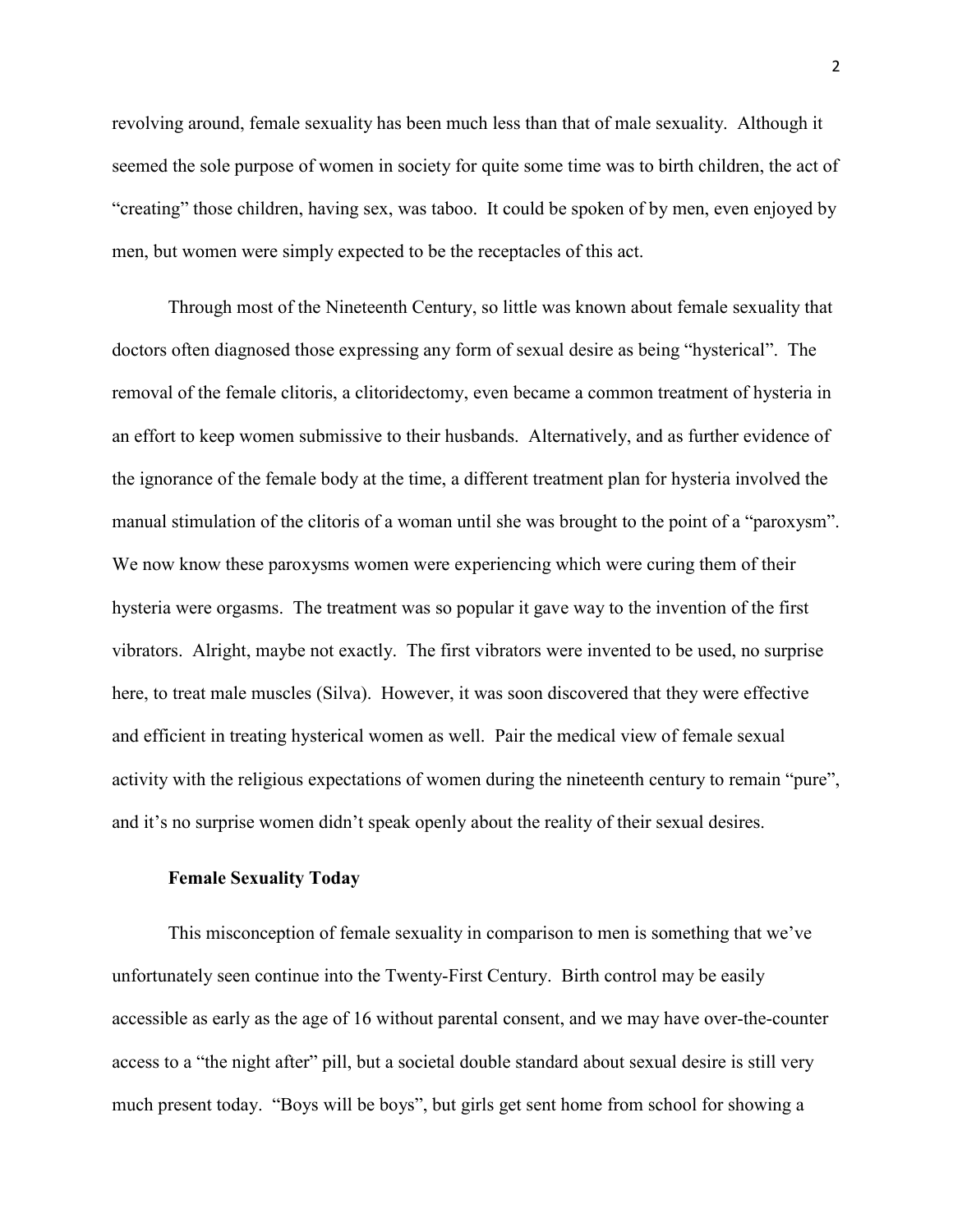shoulder. Boys become sexually active at a young age and get high-fived by their friends, but girls have their first sexual encounter at a questionable age and they're deemed a slut, exiled by even their female classmates. On the contrary, a man wants to remain abstinent until marriage? He's a true gentleman, a rare find. But if a woman wants to refrain from sexual activity until married? Well, she's probably just a prude.

## **Ana's Inner Goddess**

There are some circulating critiques of the book which claim the plotline is pointless and that the characters are stagnant; meaning they don't undergo any kind of transformation throughout the progression of the novel. I feel as though this criticism doesn't give the character of Anastasia Steele enough credit.

This novel follows Ana, a virgin before meeting Christian Grey, through her personal sexual awakening. She states multiple times that she's never physically felt aroused by someone or attracted to someone as she is to Christian. Her physical experiences with men have been as non-existent as her interest in any physical interactions. The novel being written in first-person from Ana's point of view gives us insight into her physical, mental, and emotional states throughout her journey. Some of these insights come from what Ana refers to as her "inner goddess" and "subconscious". Ana's "inner goddess" speaks for her new-found sexual desires and her body's physical response to Christian Grey. Her "subconscious", on the other hand, speaks from a more logical perspective, originating from her mind and usually representing her insecurities. The two compete with one another for control over Ana's actions, and it's through them that we find evolution in the character of Anastasia Steele.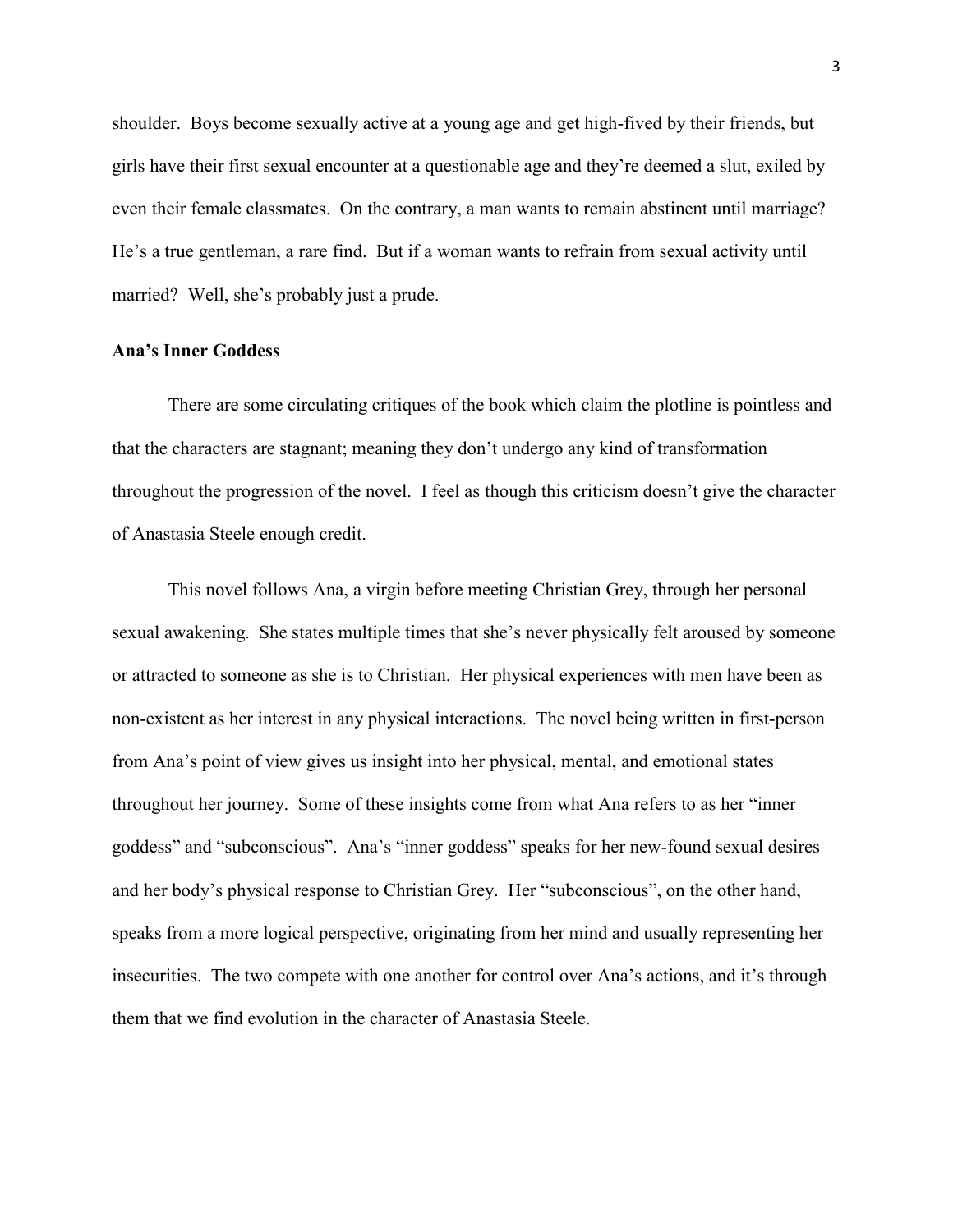I think the development of Ana as a character, as subtle as some may think it is, holds partial responsibility for the success of the book. I found the battle between her subconscious and inner goddess to provide a point of resonance for female readers, representing the battle many may experience between their sexual desires and society's acceptance of them. This ties back into society's perception of female sexuality and how that affects women during their discovery of their own sexuality. Women's bodies may physically respond differently to certain scenarios than their minds expect them to, causing confusion for some. The mind is influenced by a person's exposure to societal norms, but the body's physical, instinctual response is not. When Ana is doing her preliminary research on what it means to be a "Submissive" she acknowledges to herself that, "part of me, a very moist and integral part of me that I've only become acquainted with very recently, is seriously turned on." (186). During part of the book where Christian and Ana are negotiating terms of their possible contract, the topic of bondage comes up. At the mention of bondage Ana's inner goddess "bounces up and down like a small child waiting for ice cream." (257). These instances show the development of Ana realizing what she enjoys sexually in the context of her evolving inner goddess.

The struggle for Ana at multiple different points in the novel is whether she should embrace her inner goddess or submit to the advice of her subconscious. Before her first spanking from Christian she must decide which voice to listen to. Her inner goddess encourages her to "Do it!" while her subconscious is entirely paralyzed. Immediately following the spanking and sex, Christian pulls down Ana's sweatpants again to apply baby oil to her sore behind. At this point, Ana's subconscious responds bitterly to the action with "Up and down like whores' drawers" (277) attempting to make Ana feel guilty after she's just enjoyed her punishment from Christian. Later in the book Christian sends Ana to the Red Room to wait for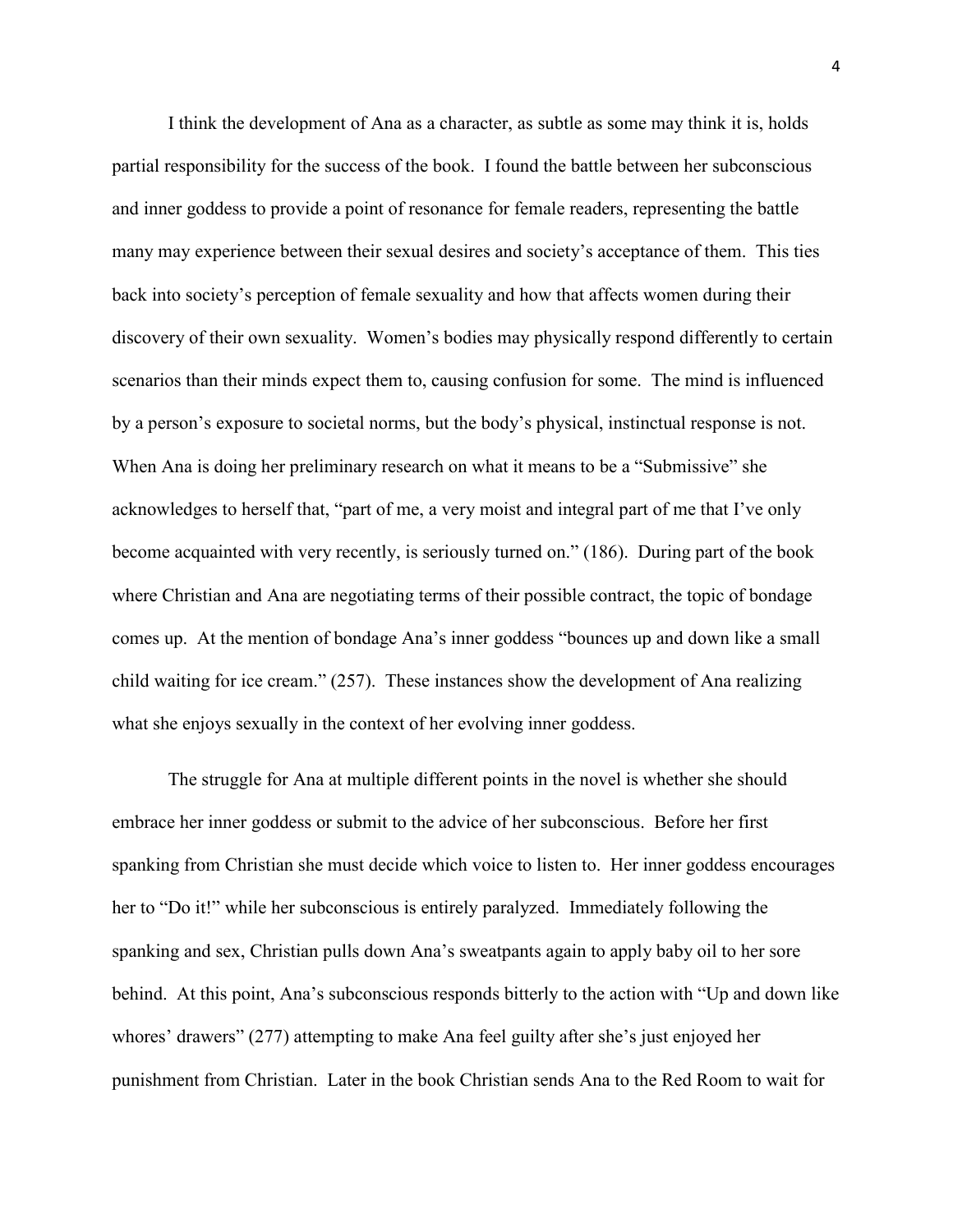him. As she kneels on the floor in her instructed position she silently states to herself, "I cannot deny it, I'm excited, aroused, wet already. This is so… I want to think *wrong*, but somehow it's not." (484). These moments of turmoil between her inner goddess and subconscious show Ana struggling to choose, essentially, whether she should listen to her body's physical desires for Christian, or to what her mind, conditioned by society, tells her to do. Results of studies performed, like one by Terri Fisher, a psychologist at Ohio State University, "suggest that some sex differences in self-reported sexual behavior reflect responses influenced by normative expectations" for both genders, but especially women. The study required male and female participants to answer a questionnaire about sexual activity under three conditions: they were told they'd be handing the answers to a fellow participant who could view them while they answered, they were given assurance that their answers would remain anonymous, or they were hooked up to a fake polygraph machine while they gave their answers. The results of the study, as talked about by Daniel Bergner in his book, "What Do Women Want?", showed drastic differences among the answers of women from the three different testing conditions. Berger writes in his book,

The male replies were about the same under each of the three conditions, but for the females the circumstances were crucial. Many women in the first group said they'd never masturbated, never checked out anything X-rated. The women who were told they would have strict confidentiality answered yes a lot more. And those who thought they were wired to a lie detector replied almost identically to the men.

#### **BDSM or Abuse?**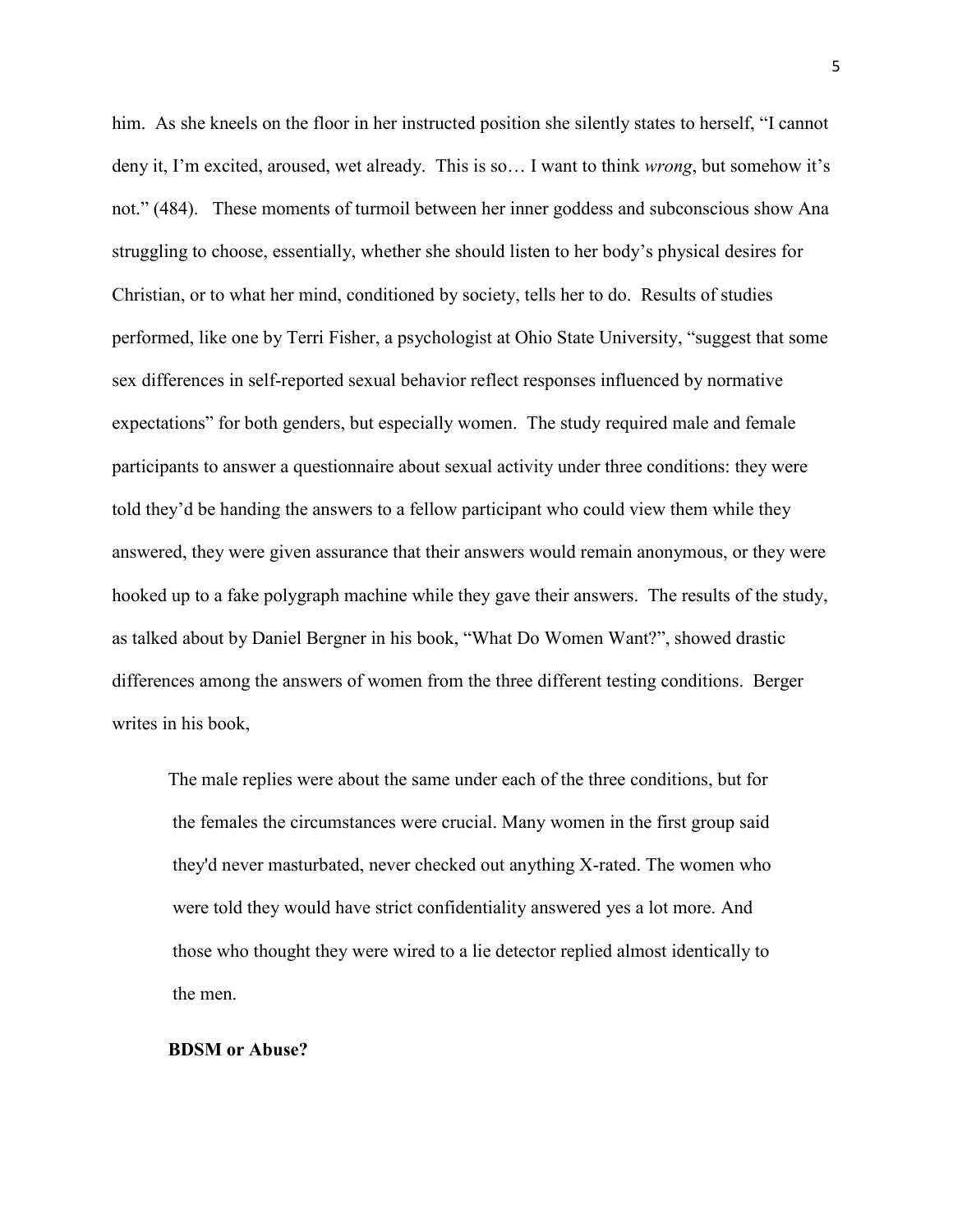BDSM is an acronym used to refer to a broad category of sexual interactions involving bondage and discipline, dominance and submission, and sadomasochism. Those taking part in BDSM practices may participate in all categories or only some. *Fifty Shades of Grey*, while it was cause for conversation everywhere, was cause for some unhappiness in the BDSM community. The BDSM community vocalized concern after the release of the novel in regard to its inaccurate portrayal of BDSM practices, especially around the topic of consent.

An article in *Psychology Today*, "What the BDSM Community Can Teach a Kinky World", by Joe Magliano Ph.D., Kathryn Klement, M.A., and [Brad Sagarin,](http://www.niu.edu/psyc/faculty/sagarin.shtml) Ph.D., outlines the added emphasis on consent in the BDSM community and how it differs from consent during a more "traditional heterosexual encounter". The article explains that consent during traditional encounters is usually "implicit", meaning that silence implies consent to continue. However, during BDSM interactions, or "scenes" as they're commonly referred to, consent is "explicit". The explicit consent is prevalent in all parts of the scene; pre-scene negotiation, during the scene check-ins, and the "aftercare" period. The pre-scene negotiations involve a conversation during which each party identifies activities they are "interested in", "willing to engage in", and activities that are "out of bounds". Check-ins during the scene utilize the use of predetermined code words like "yellow" and "red" to identify when certain activities need to slow down or stop entirely. There is usually quiet time spent together after the scene is complete, which is referred to as the "aftercare" period. This period is considered a very important part of BDSM practices, as it allows time for care, comforting physical contact, and conversations about what happened during the scene. The benefits of the rules of explicit consent are that everyone is empowered through having to ask for what they want, and that ambiguity is removed from the situation. If a certain action isn't specifically spoken about before the scene, it's not an option during the scene.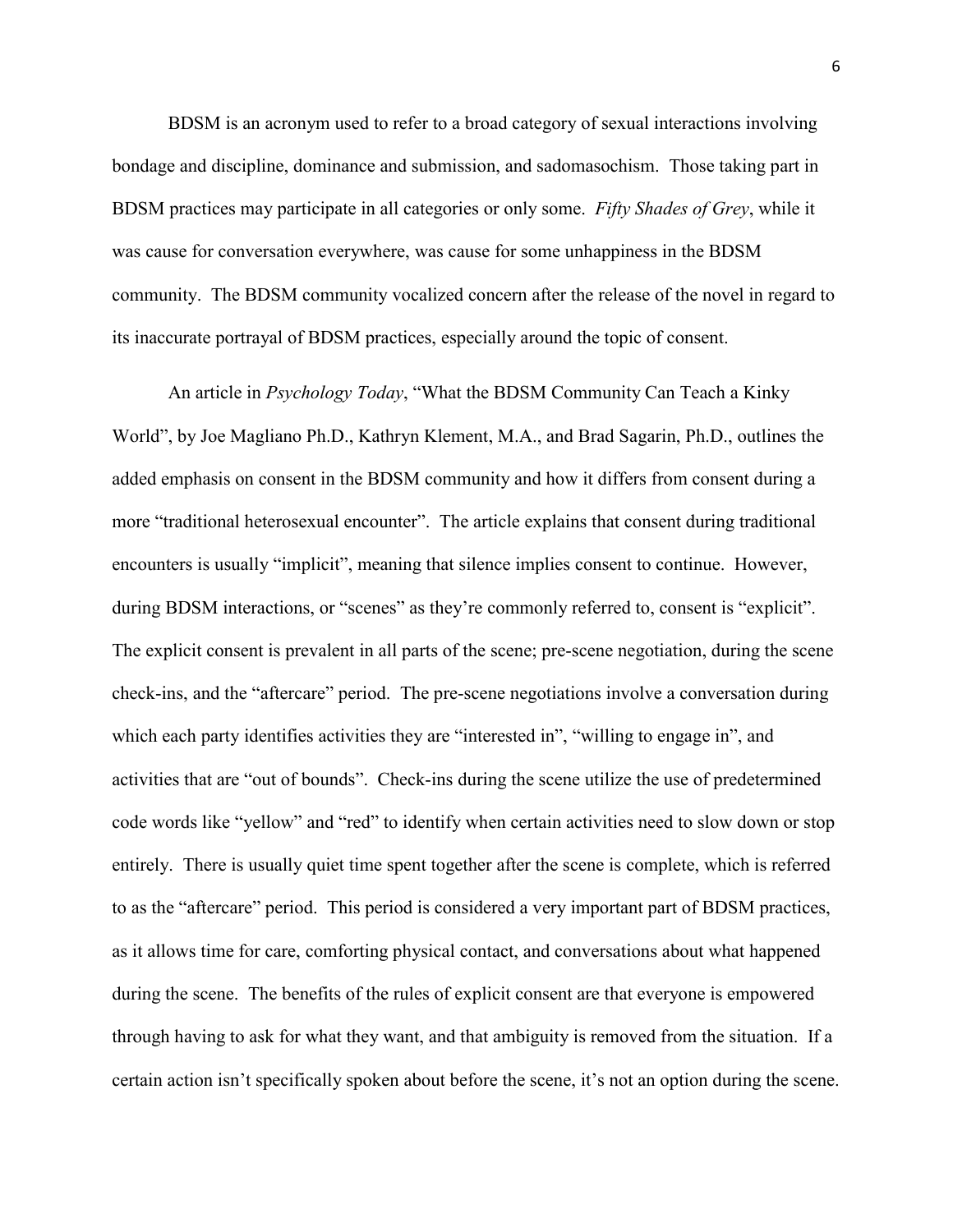This can allow both parties to be entirely present in what they're doing as opposed to worrying about the other's comfort (Magliano, Klement, and Sagarin).

The authors of the *Psychology Today* article performed some testing to determine whether the expectations of explicit consent throughout the BDSM community added to the community's understanding of what it meant to have consent violated. To do this, the authors, accompanied by their colleague, Ellen Lee, spoke to BDSM practitioners, other adults, and college students to compare their attitudes. In the article they state the findings of the study:

Compared to college students and other adults, BDSM practitioners held fewer false beliefs about rape (such as, "Rape happens when a guy's sex drive goes out of control"); showed less of a tendency to blame the victim of sexual assault; and had less paternalistic attitudes toward women (Klement, Sagarin, & Lee, in press).

Numerous articles and blog posts online have been written with the intent of highlighting how the novel contributes to a societal acceptance of domestic abuse and "the rape culture" we're currently combatting. One article titled "Issues of Abuse, Consent, and Rape in 'Fifty Shades of Grey'" written as part of a blog called Broken Quiet, quotes direct passages from the novel which are supposed to show how Christian Grey's interactions with Anastasia are examples of rape. The trouble with this is that the lines are taken entirely out of context to prove a point. The first passage used in the article takes place in the novel when Christian arrives at Ana's apartment unannounced, shortly after Ana has gone for a run. He ties her hands up with his silver necktie and moves to begin removing her sneakers. The article uses the quote "'No,' I protest, trying to kick him off. He stops. 'If you struggle, I'll tie your feet too. If you make a noise, Anastasia, I will gag you.'" The author of the article points out that Christian continuing to have sex with Ana despite her saying "No", classifies this scene as non-consensual. What the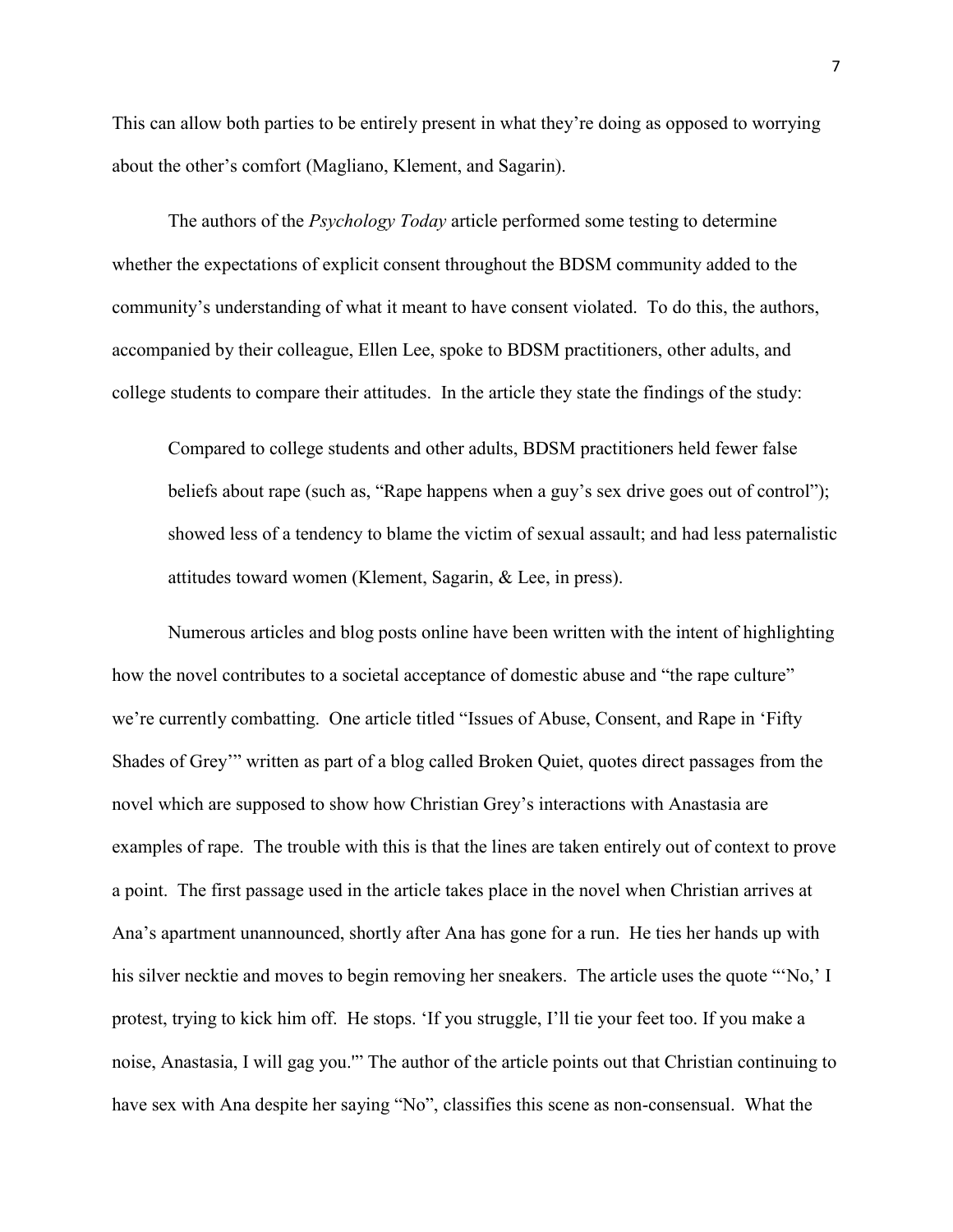author fails to mention is that the lines of the book immediately preceding the quoted lines say, "He bends and starts undoing one of my sneakers. Oh no…no…my feet. No. I've just been running." Ana isn't protesting Christian having sex with her, she's protesting him removing her sneakers out of embarrassment over the state of her feet from her run.

Another example of "rape" from the novel used in the Broken Quiet blog comes from when Ana receives her first spanking from Christian, spanking being something Ana has already agreed she's willing to try. The lines used describe Ana's face "screwed up against the pain" (274) and her thought process as the spanking occurs. Ana thinking to herself afterwards, "I can't say that I enjoyed the experience. In fact, I would still go a long way to avoid it" is used by the author of the article to show how clearly miserable Ana is after her experience. The full line from the book her thoughts were pulled from, however, reads "I can't say that I enjoyed the experience. In fact, I would still go a long way to avoid it, but now… I have this safe, weird, bathed in afterglow, sated feeling." (277). When Christian asks if Ana is okay she also comes to the "humbling" realization that she feels "radiant" (276). Context directly surrounding every quote used in the article can be used to invalidate every claim of rape in *Fifty Shades of Grey*.

Other than a supposed lack of consent, there are circulating complaints that *Fifty Shades of Grey* misrepresented BDSM culture through lack of concern for safety, safe-words, and aftercare. However, in the Dominant/Submissive contract Christian presents Ana with one of the final sections is titled "Safewords". This section of the document outlines that:

Two safewords will be invoked depending on the severity of the demands.

19. The Safeword 'Yellow' will be used to bring to the attention of the Dominant that the Submissive is close to her limit of endurance.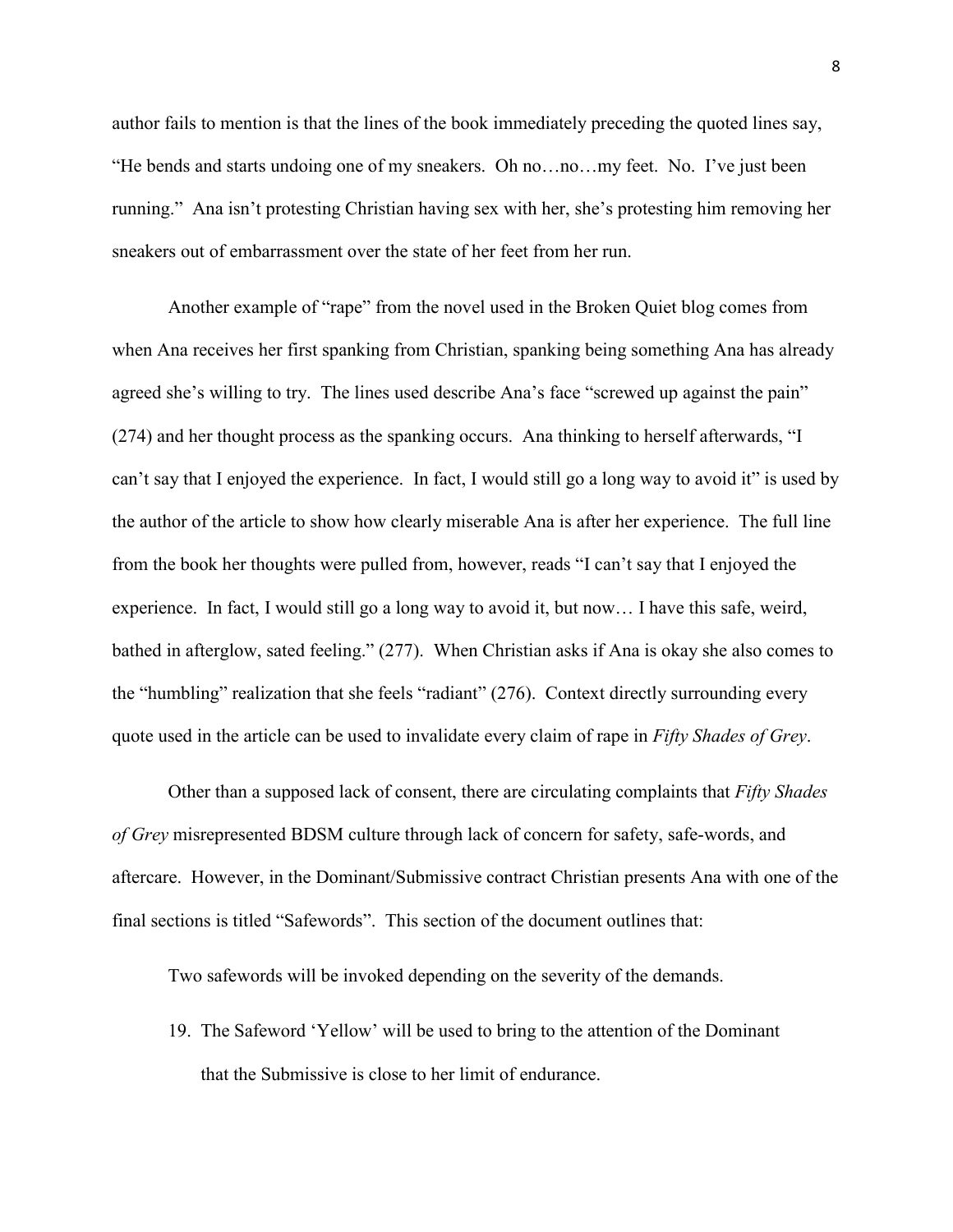20. The Safeword 'Red' will be used to bring to the attention of the Dominant that the Submissive cannot tolerate any further demands. When this word is said, the Diminant's action will cease completely with immediate effect (171).

Furthermore, later in the novel, before Christian and Ana have sex in the Red Room, Christian reiterates to Ana that they have safewords implemented, with or without the contract being officially signed, and insists that she repeat the words back to him. As far as aftercare is concerned in a BDSM relationship, I found multiple points in the novel where Christian offered intimate, tender care to Anastasia after their scenes. After Ana's first spanking and the sex that followed it, the two lay together in bed while Christian strokes Ana's hair. When he exits the room he returns with baby oil from the bathroom and uses it to soothe Ana's behind. After the pair's first experience in the Red Room Christian lets Ana down out of the restraints and as they sink to the floor together they talk about their scene. "Did that hurt?" Christian asks Ana. "Did you expect it to?". "Would you do it again?" (325). After another Red Room scene that same night Christian releases Ana's wrists, massages them gently, leads her to the door where he helps dress her, carries her down the hall curled against his chest, and then climbs into bed with her.

#### **The Fifty Shades Phenomenon**

The success of *Fifty Shades of Grey* goes beyond chart-topping book sales. The novel ignited a phenomenon evident in multiple different aspects of our society. February 13, 2015, almost exactly three years after the first book's release, the first movie of the *Fifty Shades of Grey* film series hit theatres. Produced on a budget of only \$40 million, the movie earned over double that in its opening weekend alone. Given the nature of the story it was only fitting that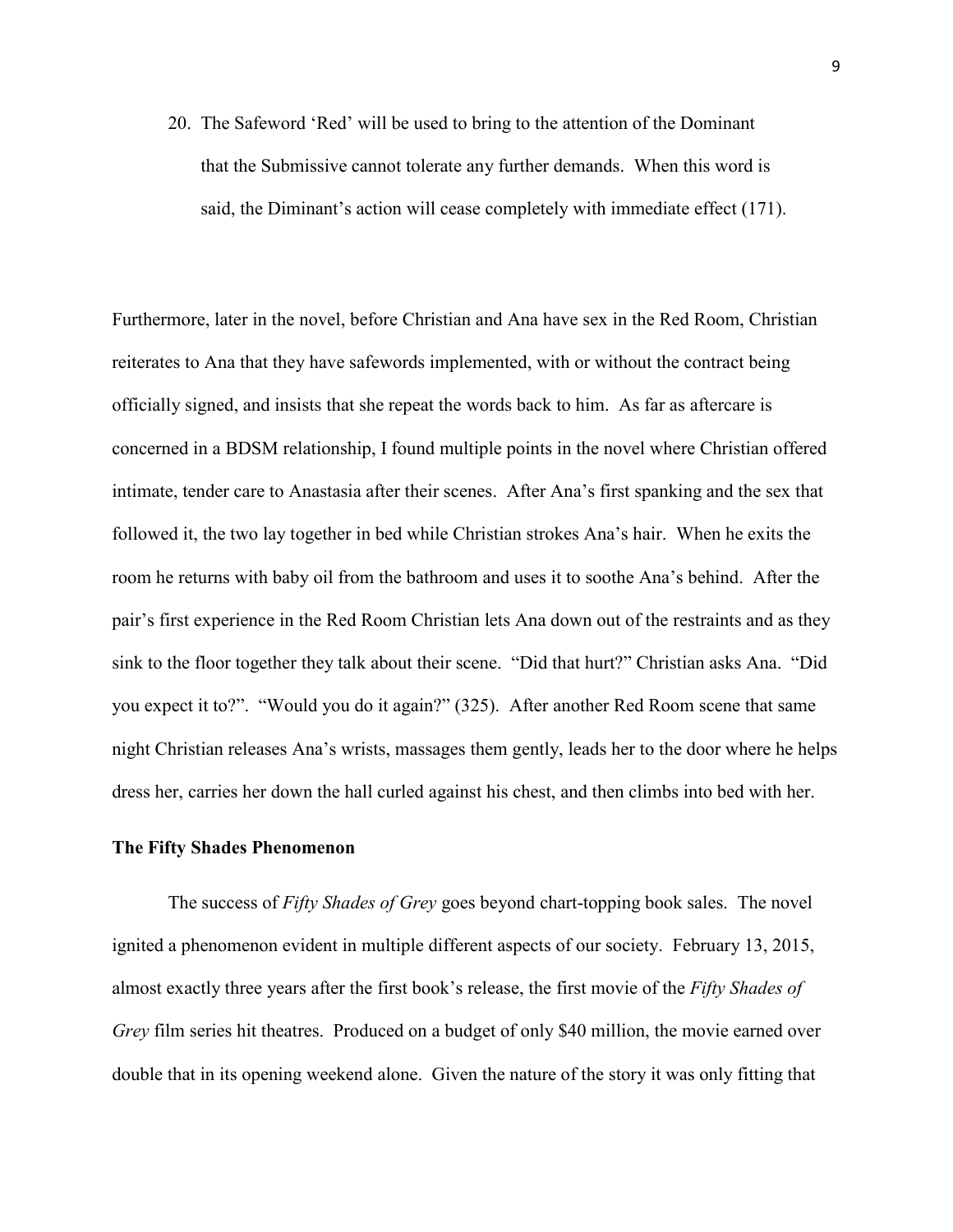the movie be released on Valentine's Day, this also playing a role in its gaining of a male audience. Recognizing the momentum of the movement, E.L. James didn't stop there. The author released a second and third book, *Fifty Shades Darker* and *Fifty Shades Freed*, completing the trilogy. The corresponding movies were also released on Valentine's Day of 2017 and 2018 to wrap up the film series.

Inevitably, additional authors have tried to capitalize on the movement started by E.L. James's erotic trilogy. Bookbub.com had a list for *Fifty Shades of Grey* readers of 19 books hitting shelves in the Fall of 2017 alone. The books all attempt to capture the reader's attention with the same ominous allure, some, like *Dirty Little Secret* by Kendall Ryan, sounding especially familiar:

She's much too innocent for me, but that doesn't stop me from wanting the sweet, young librarian. I'm dominating and possessive, and my control streak runs a mile wide.

The way she looks at me — like I'm one of the heroes in the books she loves, like I'm broken, and she wants to be the one to piece me back together — it only complicates things further. I'm nobody's hero.

But there's no denying my tragic past reads like one of her favorite literary classics.

Outside of the literary and film world, *Fifty Shades of Grey* has become a brand and a lifestyle that people are trying to obtain. Hotels mentioned in the novel are offering special packages, the clothing industry is benefitting from the increase in neck tie sales, and there has even been a noticeable upward trend in rope sales. Typing *Fifty Shades of Grey* into the search bar on Etsy generates thousands of results, including everything from t-shirts, to home décor, to replicas of items used in the novel. The industry that has seen the biggest effect of the novel's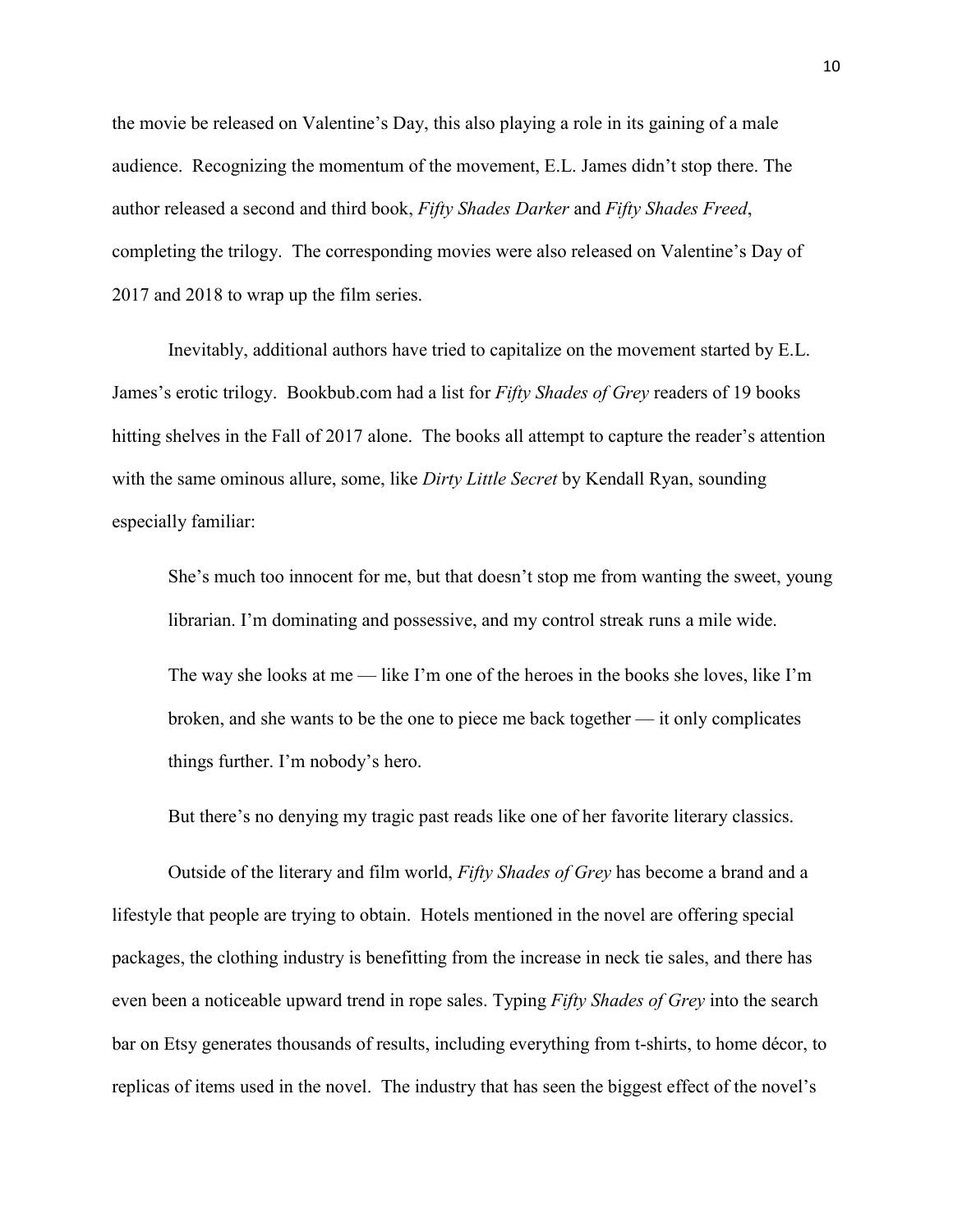success is the sex toy industry. Not long after the novel's release, a Fifty Shades of Grey sex toy line was introduced, including many of the props used in the novel. You can currently pay \$259.99 for a gift set of 24 different *Fifty Shades of Grey* toys. But sales of sex toys not included under the *Fifty Shades of Grey* brand have risen as well. According to BusinessInsider.com:

Babeland, a New York-based sex shop, told The Post that it has experienced a [30 percent](http://www.nypost.com/p/news/local/ny_gals_learning_the_ropes_at_fifty_sVWWKeksj9WKUto2ITg1KK/0)  [sales increase in the last few months and visits to the bondage portion of the site increased](http://www.nypost.com/p/news/local/ny_gals_learning_the_ropes_at_fifty_sVWWKeksj9WKUto2ITg1KK/0)  [by 81 percent.](http://www.nypost.com/p/news/local/ny_gals_learning_the_ropes_at_fifty_sVWWKeksj9WKUto2ITg1KK/0) To accommodate the demand, Babeland created a 50SOG-themed bondage kit, which includes "Spank Me Baby" body powder, restraints, and a riding crop for \$169.

### **The Conversation**

The most resounding effect of the Fifty Shades Phenomenon is the conversation it's started. A conversation about the perception of female sexuality, the deeper sexual desires of women, and about the BDSM culture. One of the reasons for the historical double standard of men and women in their sexual roles is the lack of discussion around the topic of female sexuality. Even when it was finally realized that women had a drive and sexual needs of their own it wasn't openly talked about. But with so many people reading about Anastasia Steele's discovery and exploration of her inner goddess, they now feel it's fair game to talk about their own. As they should. The impact of the book has been so widespread that it's created an accepting atmosphere for women to finally speak up about what they want, need, or simply want to try in the bedroom without feeling out of line.

Once women realize they have every right to be every bit as sexually driven as men, hopefully they can become more in-sync with what their body wants, without worrying about whether it's okay to want it. Dr. Meg-John Barker, author of multiple books on sex and gender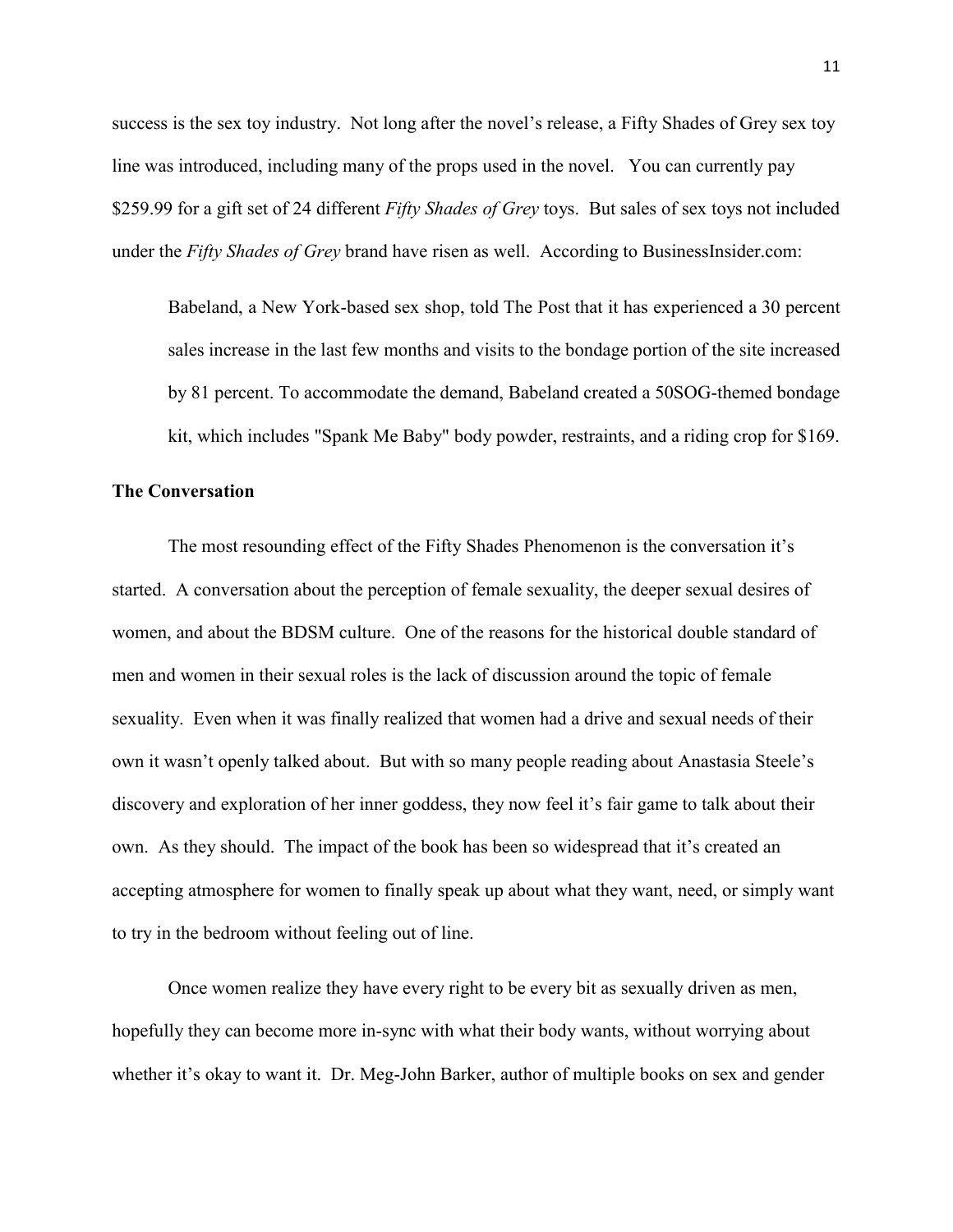studies including "Rewriting the Rules". On their website, rewriting-the-rules.com, they published an e-mail interview done on the topic of BDSM following the publishing of *Fifty Shades of Grey*. In the interview Barker speaks, as someone studying BDSM practices for about ten years, about the increased interest in BDSM they've seen from people as a result of *Fifty Shades of Grey*. They credited the social acceptance of *Fifty Shades of Grey* for the interest saying:

It has brought BDSM into the mainstream and enabled a lot more people to be open about their interest and to bring these kinds of practices into their sex lives. I don't think it is so much that more people are interested who weren't before. Surveys have always found high numbers of people to have fantasies about being tied up, spanked etc. (often over 50% of people for these common activities). It is more that people now feel more able to be open about it.

A woman's mission to more deeply understand her body can, in addition to improving her relationship with herself, help improve her relationship with a partner as well. Dr. Barker mentions in their interview that due to the nature of BDSM practices, couples involved must have exceptional communication, and that often times this creates a much more intimate relationship. A certified sex therapist, Dr. Stephanie Hunter Jones, told a *TIME* interviewer about the positive impacts she's seen BDSM practices have on relationships. Also touching on the importance of communication in BDSM relationships, regardless of the level of intensity, Jones says, "I often prescribe BDSM for power struggles or control issues. Or, if one partner had a bad sexual experience in the past, I prescribe it as a way to give that partner back some feeling of control.".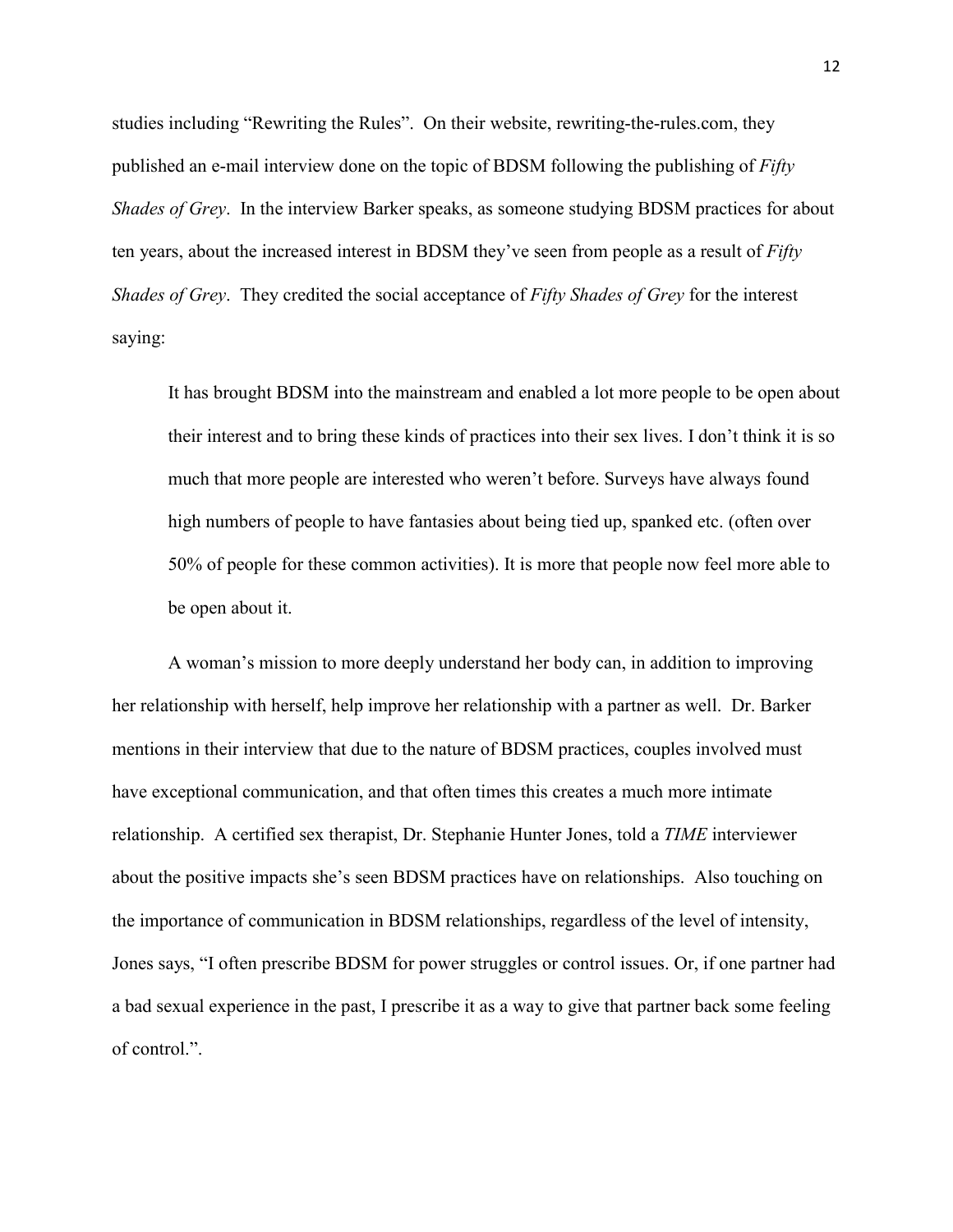Yes, there's some justified controversy surrounding *Fifty Shades of Grey*. It isn't hard to read the novel and pick out moments of reinforced societal gender norms or even moments of worrisome behavior from Christian Grey. It is, however, impossible to ignore the movement the book has ignited. You don't even need to have read the book to know what it's about. It's incredible success, if not for the novel's critically acclaimed less-than-stellar literary techniques and unimaginative plot, is due to its resonance with so many people. E.L. James constructed a story that tapped into a well-kept-secret, primal desire in women, awakening the sexuality of the female population. The book provides a starting point for conversations that can lead to the abolishment of gender-based double standards and the empowerment of women throughout society.

#### Works Cited

Alexander, M G, and T D Fisher. "Truth and Consequences: Using the Bogus Pipeline to Examine Sex Differences in Self-Reported Sexuality." *Current Neurology and Neuroscience Reports.*, U.S. National Library of Medicine, Feb. 2003, www.ncbi.nlm.nih.gov/pubmed/12806529.

Barker, Meg-John. "BDSM: What Do We Know?" *Rewriting The Rules*, 29 Dec. 2017, www.rewriting-the-rules.com/sex/bdsm-what-do-we-know/.

Bergner, Daniel. "Daniel Bergner: 'Women's Desire Is an Underestimated and Constrained Force'." *The Guardian*, Guardian News and Media, 5 July 2013,

www.theguardian.com/books/2013/jul/05/what-do-women-want-extract.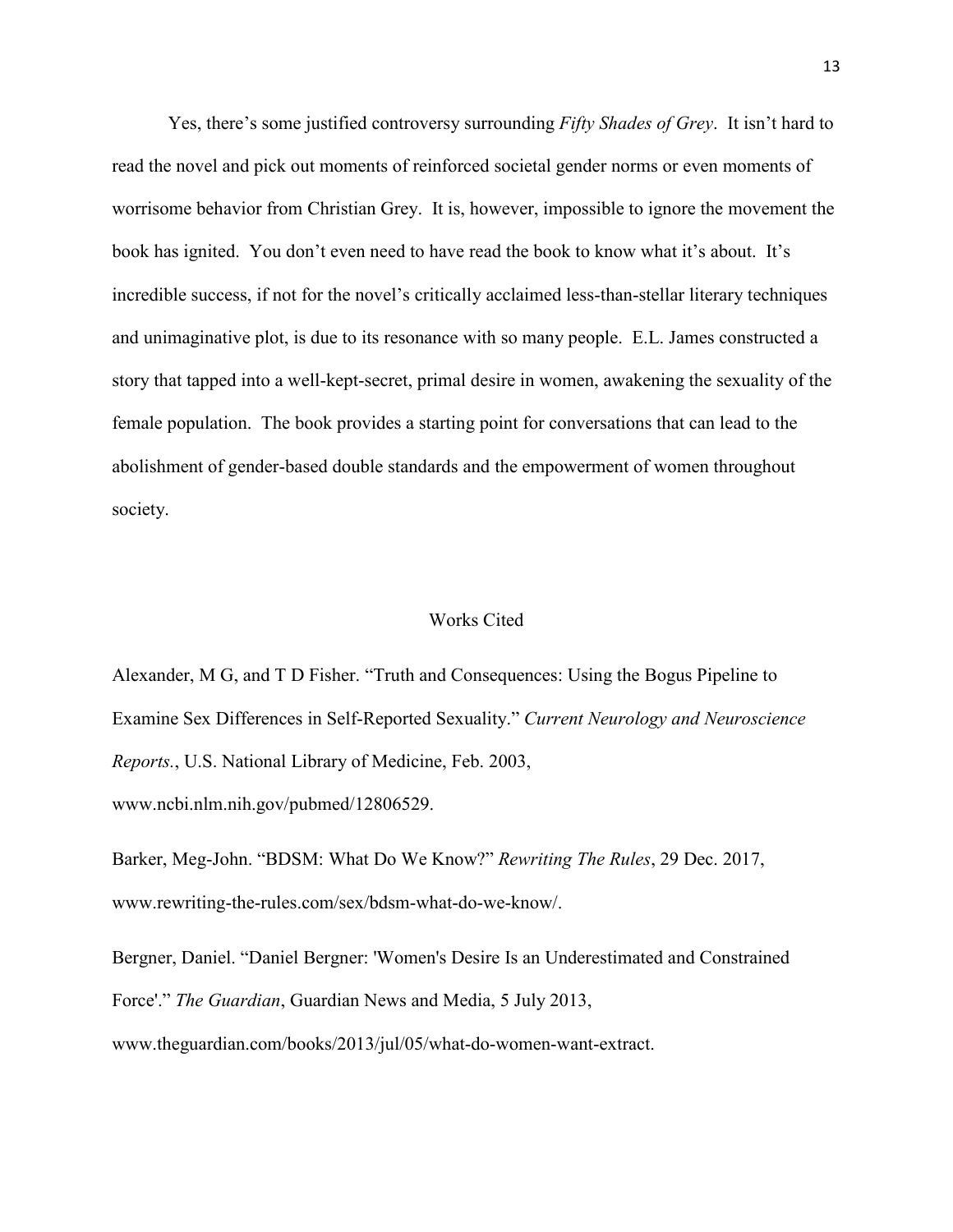brokenquiet, /. "Issues of Abuse, Consent, and Rape in 'Fifty Shades of Grey.'" *Broken Quiet*, 10 Feb. 2017, brokenquiet.wordpress.com/2015/02/21/issues-of-abuse-consent-and-rape-in-fiftyshades-of-grey/.

Castleman, Michael. "'Hysteria' and the Strange History of Vibrators." *Psychology Today*, Sussex Publishers, 2013, www.psychologytoday.com/us/blog/all-about-sex/201303/hysteria-andthe-strange-history-vibrators.

Clark, Faith. "'Fifty Shades of Grey' Is About Women's Empowerment." *Her Campus*, 2017, www.hercampus.com/school/western/fifty-shades-grey-about-womens-empowerment.

Cooney, Samantha. "How to Introduce BDSM Into Your Relationship." *Time*, Time, 10 Feb. 2017, time.com/4667059/bdsm-relationship-advice/.

Cuccinello, Hayley C. "Fifty Shades Of Green: How Fanfiction Went From Dirty Little Secret To Money Machine." *Forbes*, Forbes Magazine, 9 June 2017,

www.forbes.com/sites/hayleycuccinello/2017/02/10/fifty-shades-of-green-how-fanfiction-wentfrom-dirty-little-secret-to-money-machine/#5d0c0c47264c.

"Feminist Criticism ." *Critical Theory Today: a User-Friendly Guide*, by Lois Tyson, Routledge, 2015.

"FSOG There's Only Sensation 24 Days Of Play Set - Bondage." *Adam & Eve*, 2018, www.adameve.com/adult-sex-toys/kinky-bondage/bondage-kits/sp-fsog-theres-only-sensationdays-of-play-set-105835.aspx.

Green, Emma. "Consent Isn't Enough: The Troubling Sex of Fifty Shades." *The Atlantic*, Atlantic Media Company, 10 Feb. 2015,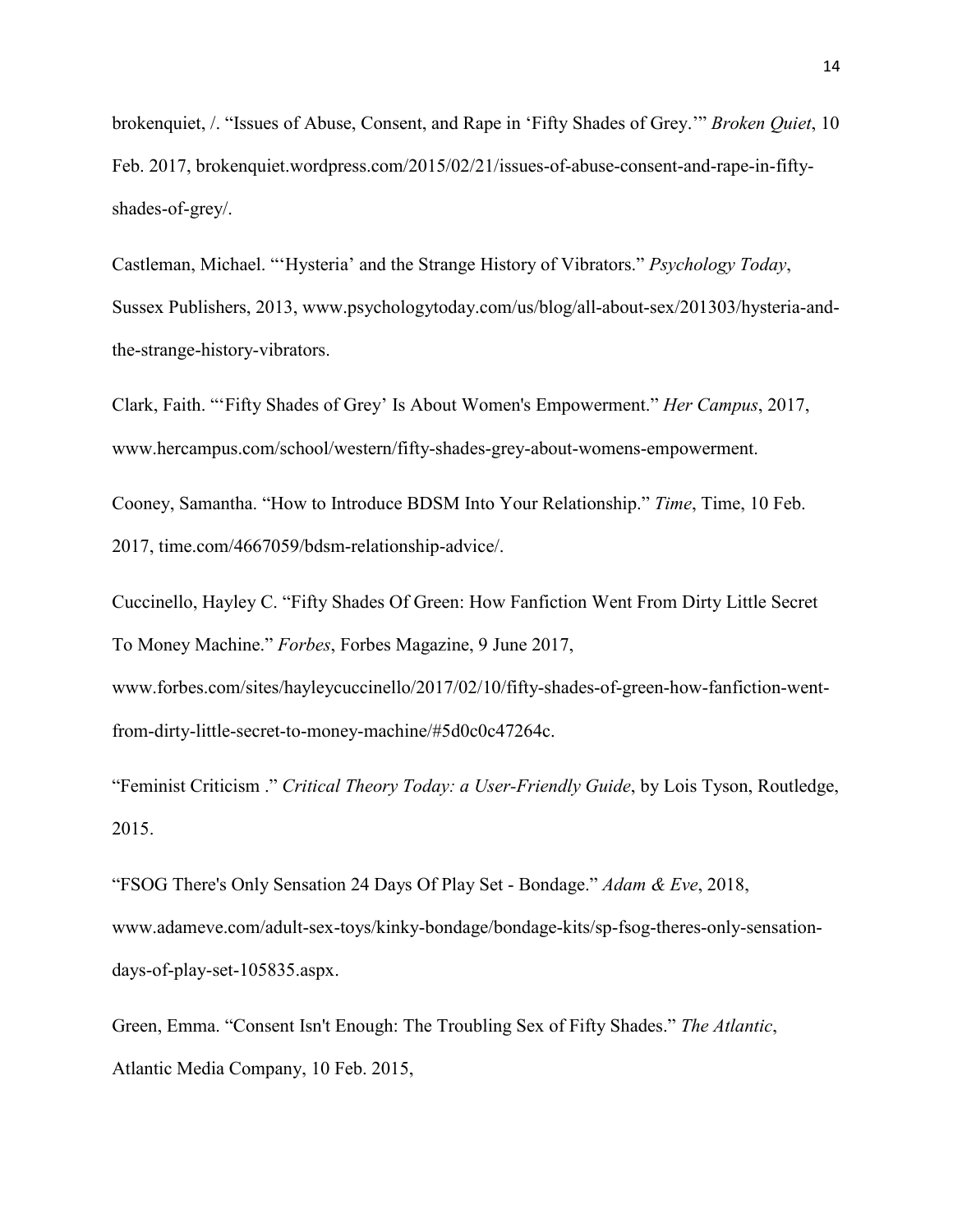www.theatlantic.com/entertainment/archive/2015/02/consent-isnt-enough-in-fifty-shades-ofgrey/385267/.

Jowritesstuff. "Strong Female Characters: Anastasia Steele." *Jo Writes Stuff*, 14 Dec. 2016, jowritesstuff.wordpress.com/2016/12/17/strong-female-characters-anastasia-steele/.

Magliano, Joe. "What the BDSM Community Can Teach a Kinky World." *Psychology Today*, Sussex Publishers, 2017, www.psychologytoday.com/us/blog/the-wide-wide-worldpsychology/201702/what-the-bdsm-community-can-teach-kinky-world.

Silva, Belisa. "A Brief History of Sex Toys and Their Effect on Female Sexuality." *SWAAY*, 25 June 2018, swaay.com/meet-womanizer-brief-history-sex-toys-female-sexuality/.

Stampler, Laura. "These 13 Companies Are Benefiting Most From '50 Shades Of Grey'." *Business Insider*, Business Insider, 26 June 2012, www.businessinsider.com/50-shades-of-greyis-making-these-companies-rich-2012-6#the-heathman-hotel-in-portland-and-other-pacificnorthwest-inns-3.

Thompson, Kirsten M.J. "A Brief History of Birth Control in the U.S." *Our Bodies Ourselves*, 2013, www.ourbodiesourselves.org/book-excerpts/health-article/a-brief-history-of-birth-control/.

Trombetta, Sadie. "19 Books Coming Out This Fall for 'Fifty Shades' Fans." *BookBub: Get Ebook Deals, Handpicked Recommendations, and Author Updates*, BookBub, 2017, www.bookbub.com/blog/2017/09/28/new-books-like-fifty-shades-of-grey.

Winslow, Vivian. "50 Shades of Wrong: How Twilight and 50 Shades Have Set Back Yet Another Generation of Women." *Medium.com*, Medium, 16 May 2016, medium.com/panel